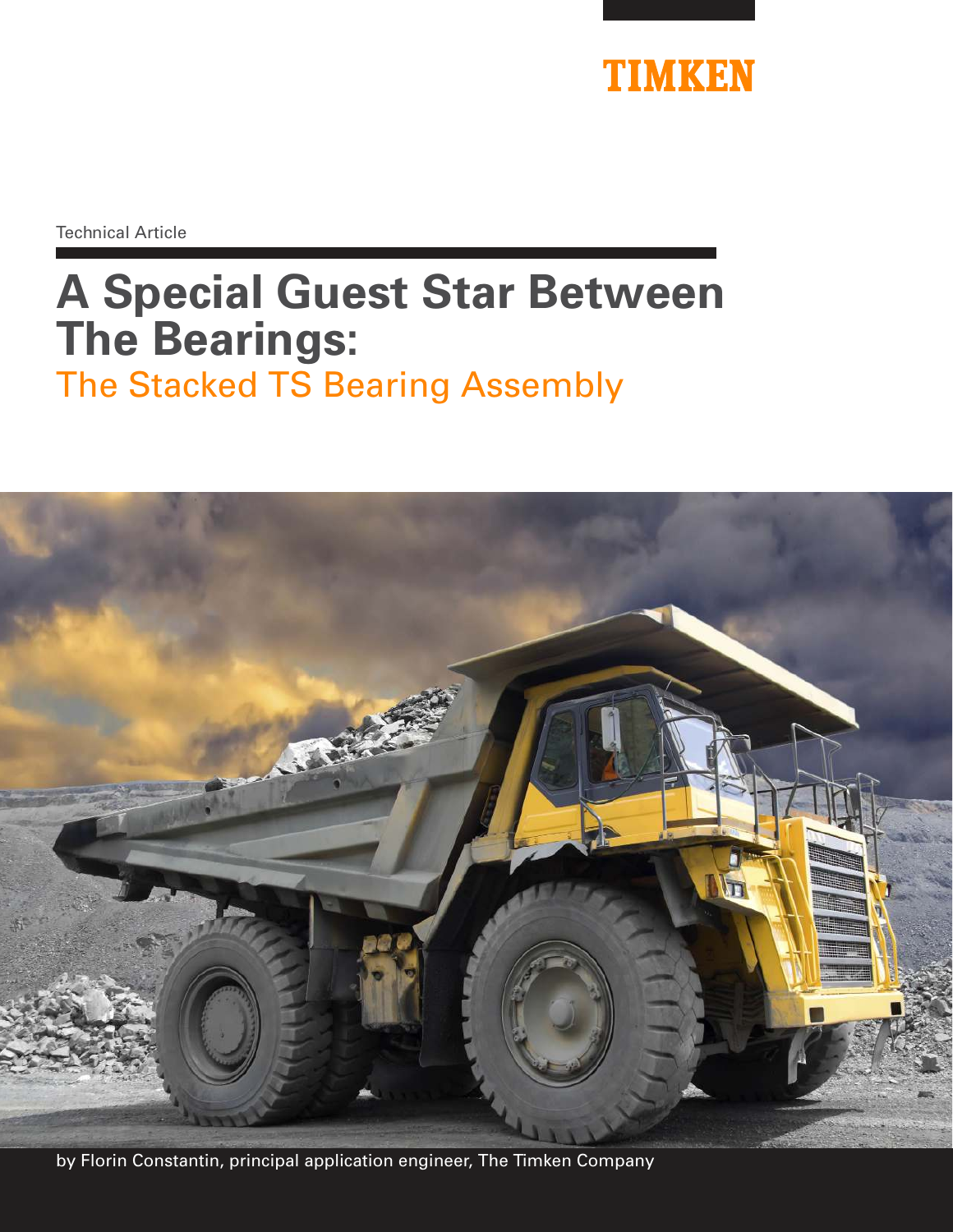

# **A Special Guest Star Between The Bearings:**

The Stacked TS Bearing Assembly

# **Abstract**

Humans have followed the Olympic motto "citius, altius, fortius" – faster, higher, stronger – throughout the centuries, continuously challenging themselves to achieve more and do better. But the challenge is not only for humans: faced with competitive and environmental forces, industrial development has demonstrated the same tendency for decades – and economic criteria dictate its survival.

Translated into bearings language, the challenge becomes the generation of higher speeds, higher quality and higher loads. For example, extruder applications require a reliable bearing solution for high-thrust loads within a limited space – namely, their small bore and especially their small bearing outer diameter.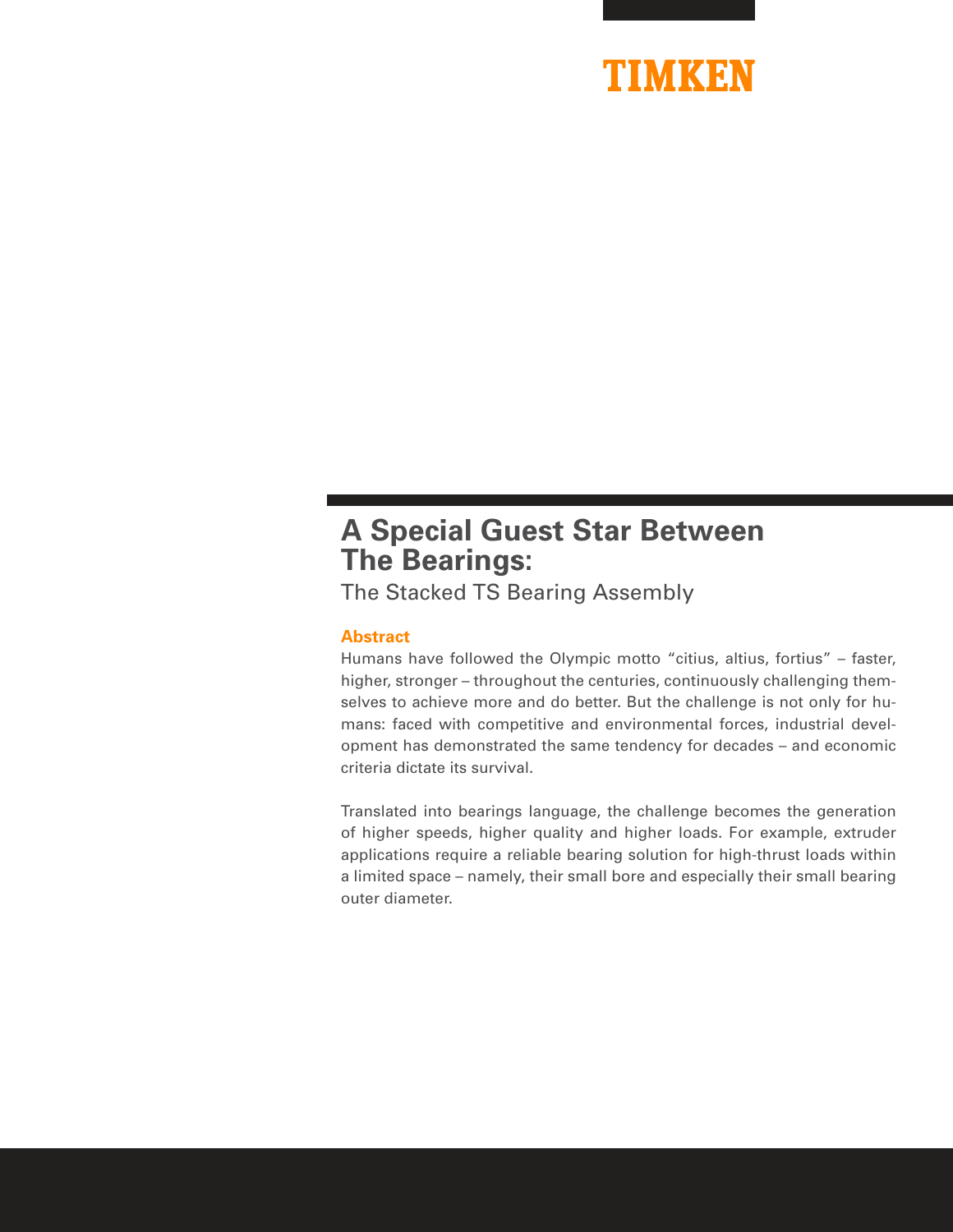

Within this context, an increased number of solutions claim to possess specific features that will address such challenges. One of these, the stacked TS assembly, has been developed by Timken just for this type of application. Its development was initially based on experience and knowledge gained from the well-known 2TS-TM bearing (the tandem TS arrangement assembly) shown in Figure 1. This is one of the basic mounting arrangements for spacer assemblies and has been used successfully in applications such as hydrostatic axial piston pumps and motors, where significant thrust loads are already present.

The stacked TS assembly is a variation of the tandem mounting that uses an increased number of rows (Figure 2). It can be applied in situations where a classical thrust bearing solution will not work (for example, when increased thrust loads are present and the envelope constraints are very strict). The challenge for the TS assembly then becomes how to equally distribute the thrust load onto the respective number of rows.

*Figure 1: The 2TS-TM bearing assembly.*





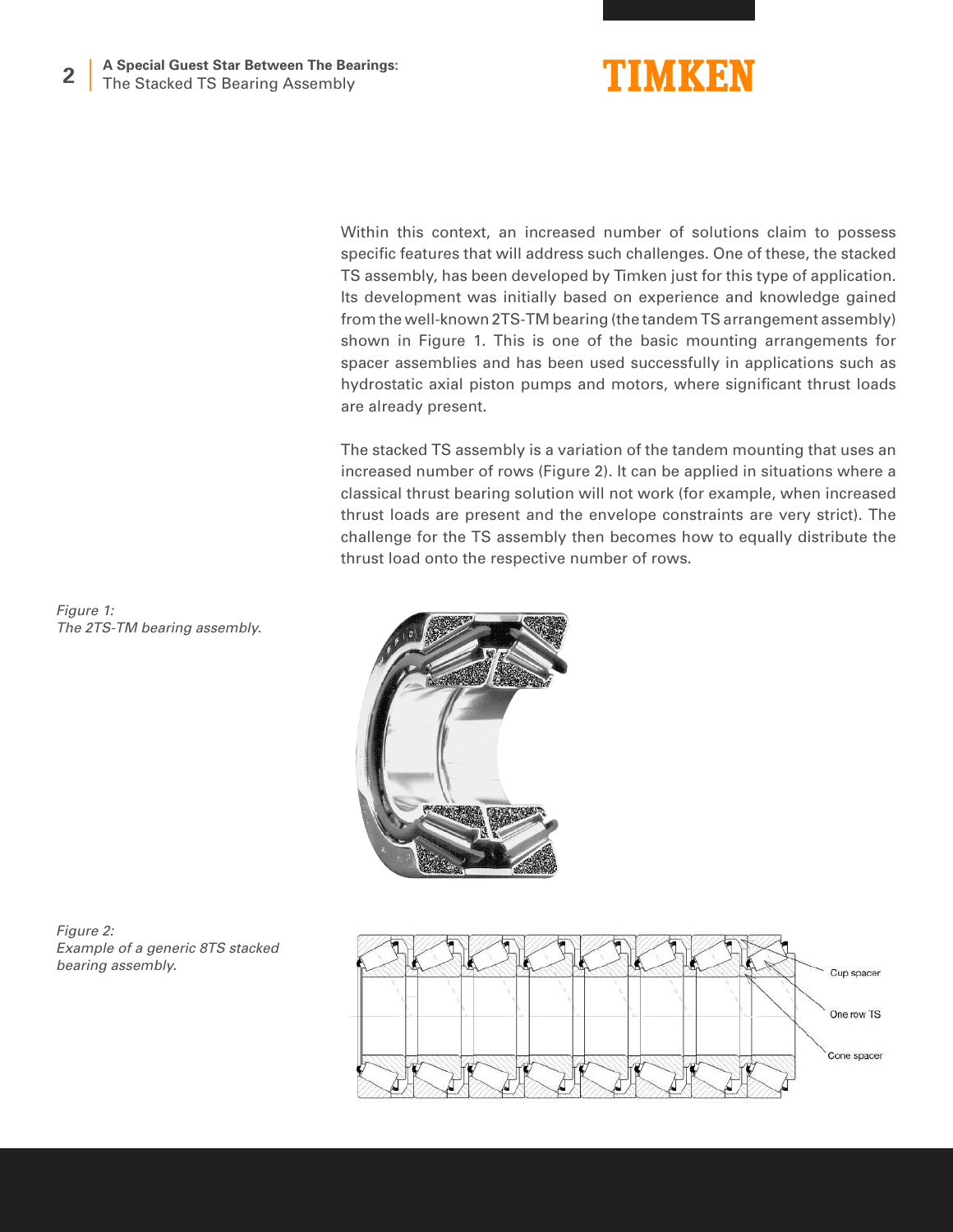#### **3 A Special Guest Star Between The Bearings:** The Stacked TS Bearing Assembly



*Figure 3: Load distribution on bearing rows for line-to-line setting.*



In a simplified approach, the spacers perform like simple springs, with a characteristic stiffness in the axial direction, which depends upon the Young modulus value and the ratio of their section to length.

The bearings and the springs constitute an assembly possessing complex stiffness. Consequently, it follows that if the line-to-line (zero) setting is used in all loops for both cones and cup spacers, the load will be distributed unequally throughout the rows – the first and the last row being the most loaded (Figure 3).

If the calculated life exceeds the customer's desired target life, the application can be assumed to be adequate and the calculation may be completed at this point. As a reference, the calculated life can be the system life, if the system approach is used, or the individual calculated life for each row, if the customer chooses to replace only the failed bearing within the stacked assembly.

However, if the application requires longer life, Timken has developed two additional calculations to determine the effectiveness of the stacked TS assembly:

 1. The first method, based on identical cone and cup spacers (according to Figure 1), solves the issue of distributing an equal load onto the stacked rows through a differential axial setting (endplay or preload) specific to each of the two adjacent bearings (one loop). The setting value depends upon the applied load, the number of rows, the loop position and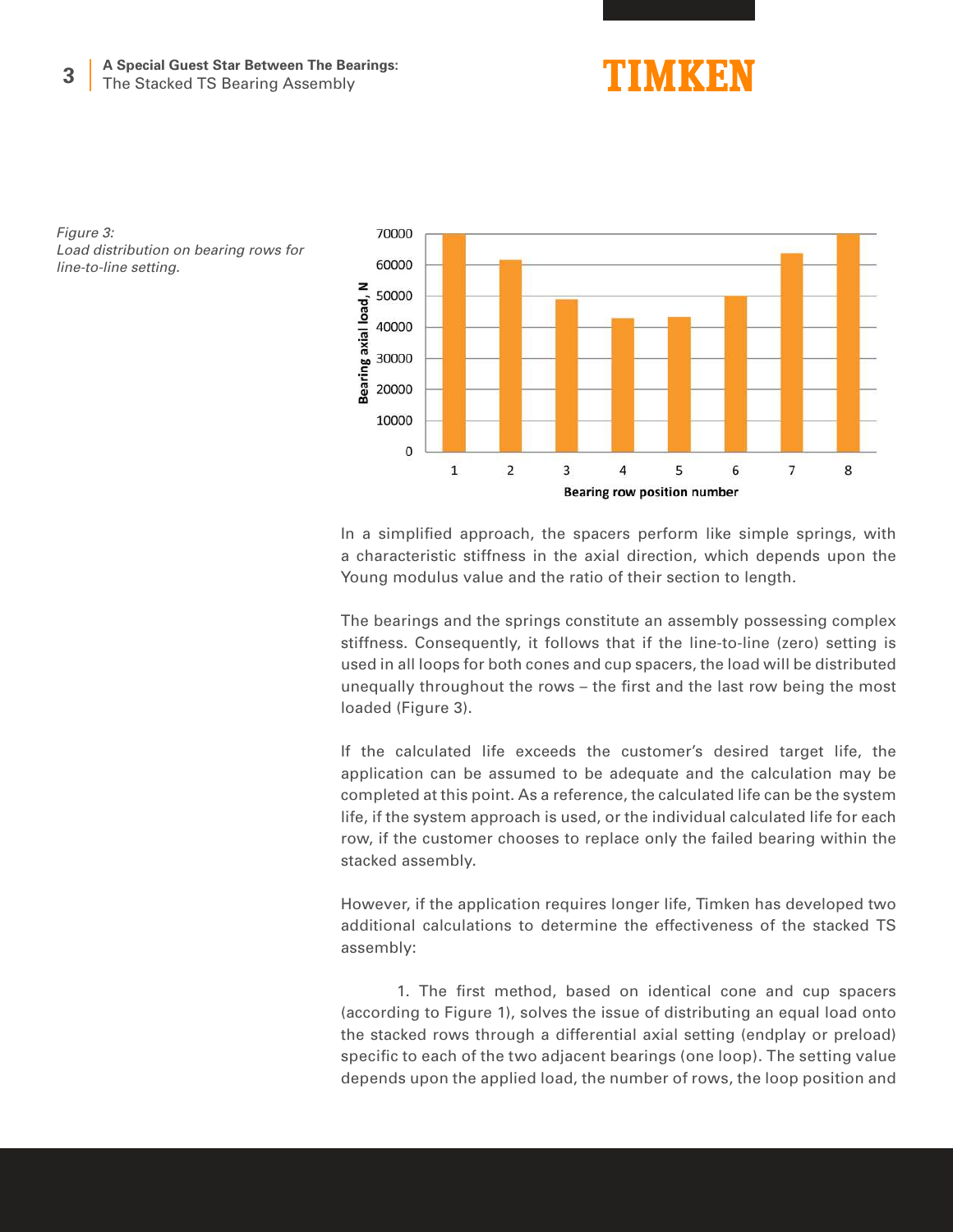#### **4 A Special Guest Star Between The Bearings:** The Stacked TS Bearing Assembly



*Figure 4: SYBER modeling of a stacked TS bearing assembly.*



the spacer's stiffness. This is the most commonly used method, applied when the axial load has a unique value. The advantages are its simplicity and the uniform design of the spacers.

The single disadvantage is the presence of a load cycle, since the bearings are set for only one condition. This is overcome in practice by designing the stacked assembly for the most loaded condition of the cycle. In this case, the load will be equally distributed between the rows; for the other conditions, the rows will be unequally loaded, but because the total load is smaller, the specific load on each row should be acceptable. The stress level can be verified with the bearing weighted life calculation and, eventually, through the roller-race contact stress check. The application can be enhanced by adding a supplementary bearing row.

 2. The second method consists of calculating a ratio between the cone and the cup spacer within the same loop as a function of the number of bearing rows and the loop position. The big advantage of this method is that it doesn't depend on the load or setting. However the second solution requires designing specific spacers for each row, a challenging design constraint, when the number of rows is large. Timken uses its proprietary calculation program, SYBER (Figure 4), for the validation of the stacked solution – especially for the load distribution check, life calculations and stress validation. SYBER efficiently analyzes complex bearing arrangements and combinations, and Timken application engineers use it daily to support their research.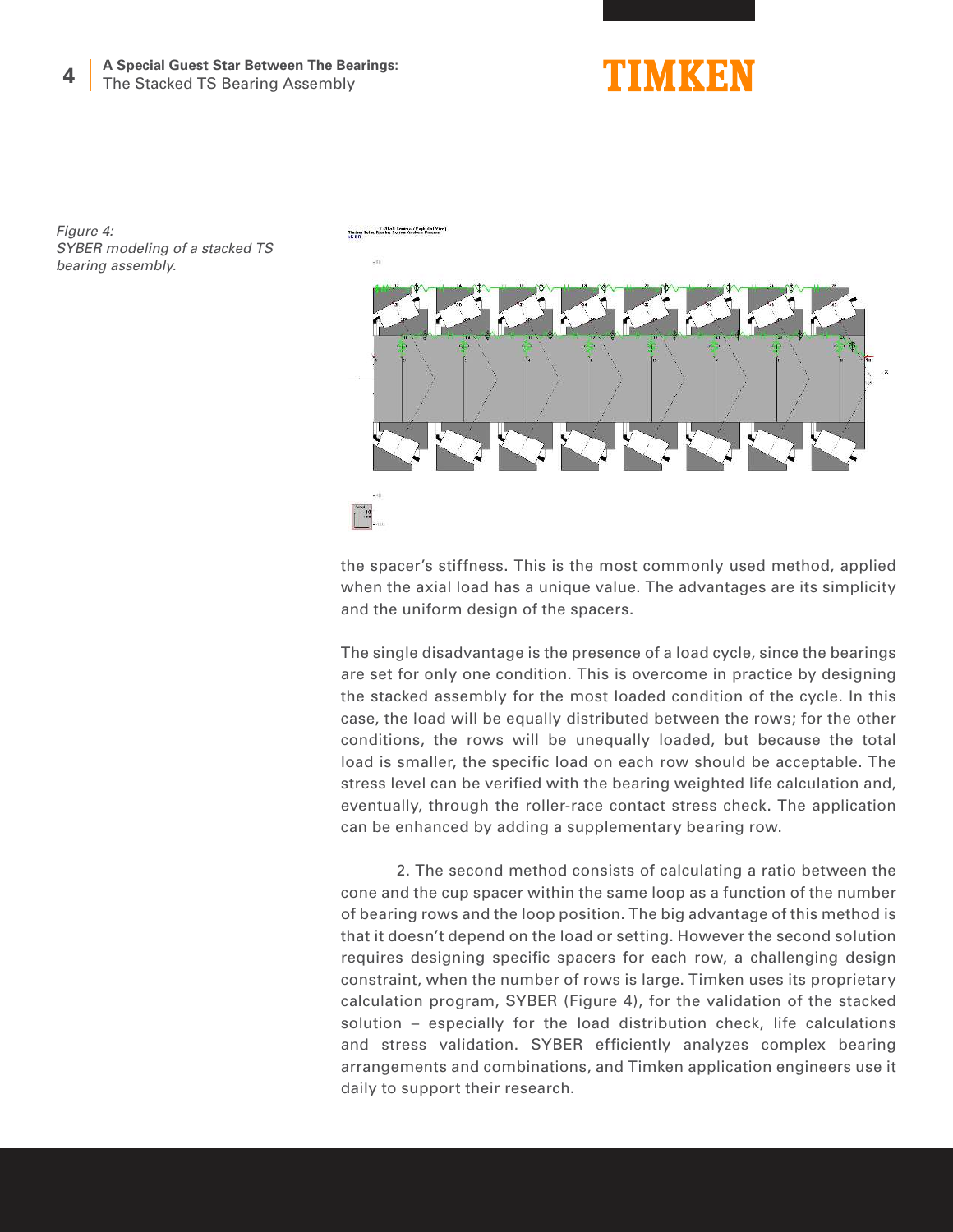

*Figure 5: Load distribution on bearing rows for differential axial setting.*



Figure 5 shows the calculated bearing axial loads in each row, when optimizing the spacer stiffness ratio.

To approximate real-world conditions as closely as possible, typical loadbearing calculations range from simple to complex. They may begin with a simple hand catalogue calculation of the bearing TS assembly rating (a single TS bearing selection based on the appropriate rating, available geometry, number of rows calculation and target life) and go all the way to complex SYBER modeling including shaft, housing, bearings and all the other necessary elements like spacer stiffness, specific settings, fittings practice, temperatures, lubrication data, etc. Our customers are provided with all calculation details for each row, including load zone, life, load (Figure 6), roller contact stress (Figure 7) and many others.